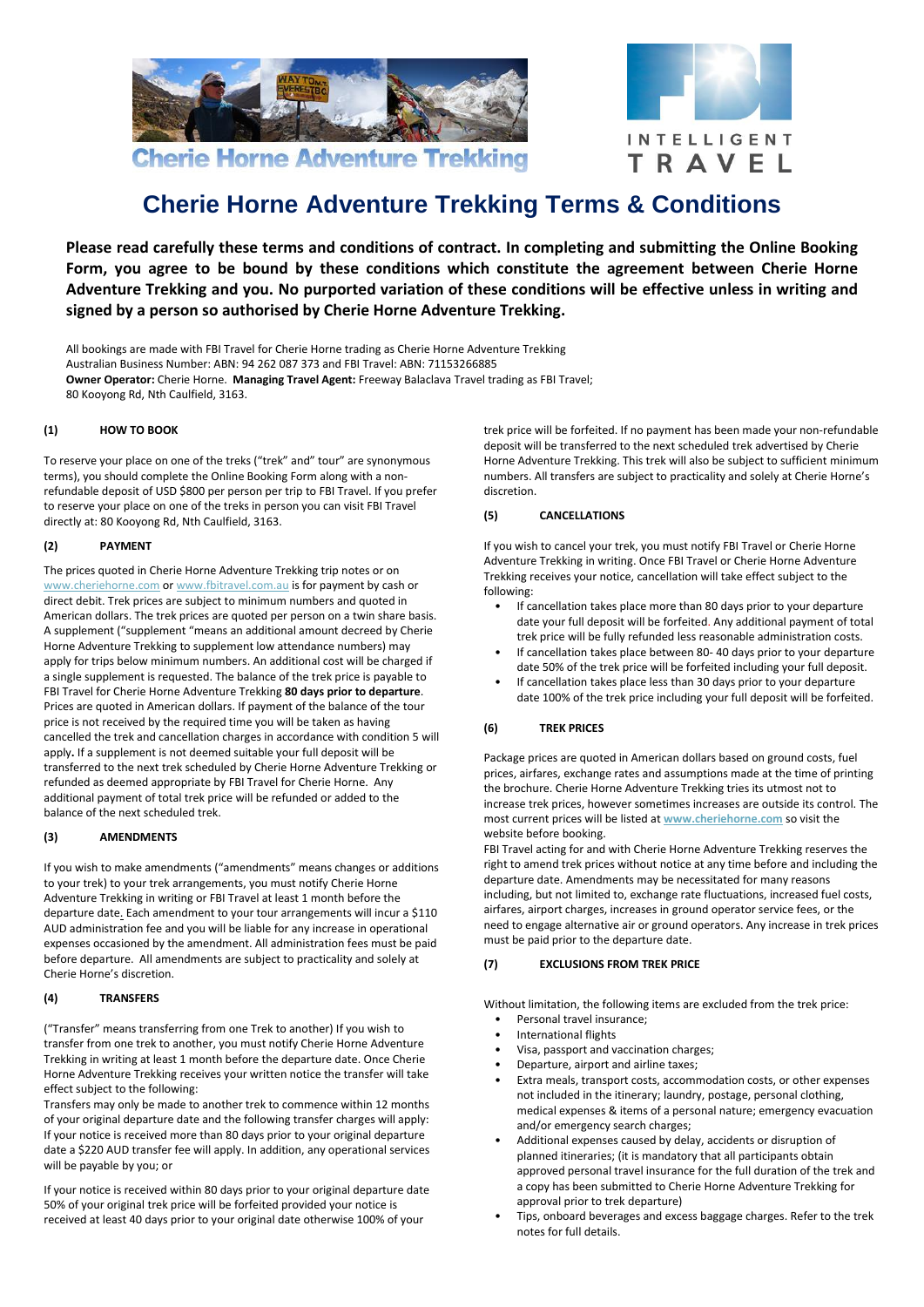• It is your responsibility to pay for all items listed above and under no circumstances is Cherie Horne Adventure Trekking liable for such expenses. You are responsible for payment of these items and a valid and active credit card authority shall be provided to Cherie Horne Adventure Trekking to pay for any these and any unpaid costs or disbursements you incur or incurred on your behalf.

## **(8) ASSUMPTION OF RISK**

You acknowledge and agree that:

- By the very nature of adventure travel and trekking holidays, they are more challenging and demanding with a commensurately higher level of risk compared with conventional holidays, and involve potential exposure to injury and possibly death;
- In the countries and regions in which adventure travel/trekking is undertaken, standards of accommodation, transport, health care, hygiene, safety and service provision generally are often not as high as those standards in your country of residence and may require flexibility and patience on your part;
- Operational control of the trek may be in the hands of a third party and that your right of action in regard to any shortcomings of that third party's performance is against the third party and not against Cherie Horne Adventure Trekking.
- The additional dangers and risks associated with adventure travel/trekking may include difficult and dangerous terrain; high altitude; extremes of weather, including sudden and unexpected changes; political instability; remoteness from normal medical services and from communications; and evacuation difficulties in the event of illness or injury:
- The enjoyment and excitement of adventure travel/trekking is derived in part from the inherent dangers and risks associated with adventure travel and that those inherent dangers and risks are a reason why you wish to undertake the adventure trek, and
- You have submitted your booking for the trek after giving due consideration of relevant travel information including, without limitation, any relevant information or advice given by the governments of Australia, New Zealand and Canada, the British Foreign Office and US Department of State and that it is your responsibility to acquaint yourself with that information or advice, for the above reasons you therefore accept the inherent and increased dangers and risks associated with the proposed adventure trek and the accompanying risk of injury, death or property damage or loss.

#### **(9) MEDICAL RISK**

You declare and warrant that;

- You are in good health and mental and physical fitness at the time of booking this trek;
- You have disclosed to Cherie Horne Adventure Trekking (in the medical declaration form) every matter concerning your health including mental and physical fitness of which you are aware, or ought reasonably be expected to know, that is relevant to Cherie Horne Adventure Trekking's decision to permit you to go on the adventure trek; (if Cherie Horne Adventure Trekking and consultant doctor has not received and approved the signed medical declaration form participants will be excluded from trek.)
- Immediately upon any adverse change in your health or fitness that may be likely to affect Cherie Horne Adventure Trekking decision to permit you to go on the adventure trek, you will notify Cherie Horne Adventure trekking in writing of any such adverse change;
- Cherie Horne is permitted to disclose medical information to her consultant doctor.
- Cherie Horne Adventure Trekking's consultant doctor may exclude you from a trek if he/she deems it necessary**.** It is your responsibility to pay the consultant doctor's fees. You acknowledge that the obligation to disclose under this condition continues from the time of booking the trek through to departure and extends for the duration of the trek. You are responsible for any costs or expenses or losses incurred by Cherie Home Adventure Trekking due to breach of this obligation.
- If you fail to comply with the duty of disclosure in this condition and if Cherie Horne Adventure Trekking would not have permitted you to undertake the trek, or continue participation of the trek, had you made full disclosure under this condition, Cherie Horne Adventure Trekking and FBI Travel will not be liable, except to the minimum extent required

by law, for personal injury, death or property damage or loss incurred by you.

In addition to this medical disclosure all participants must complete the medical declaration form and have it signed by a registered medical practitioner. ; (if Cherie Horne Adventure Trekking and consultant doctor has not received and approved the signed medical declaration form participants will be excluded from trek).

## **(10) HEALTH & FITNESS REQUIREMENTS**

You must be in good health and physical condition and are strongly advised to follow Cherie Horne's 8 week pre-trek training program see [www.cheriehorne.com](http://www.cheriehorne.com/) (including simulated altitude training program). All training package details are available on-line and in participants trekker's information pack which is received once booking form and deposit has been received. Cherie Horne Adventure Trekking require you to submit a completed medical declaration form that is signed by your doctor as proof that you are fit enough to participate in the trek. If you suffer from severe muscular, chest heart or bronchial disorders, or if you are a severe asthmatic, or have high blood pressure, you are strongly advised against participating.

Treks take place in remote areas where there is little or no access to normal medical services or hospital facilities for serious problems. Evacuation, where necessary, can be prolonged, difficult and expensive. Medical, insurance and evacuation expenses and will be your responsibility and it is your full obligation to pay such costs and expenses and in the unfortunate event that you cannot do so you or your estate shall indemnify Cherie Horne Adventure Trekking its officers, employees or agents or assigns for all costs and expenses including legal costs or damages that they may incur and you explicitly permit Cherie Horne Adventure Trekking its officers, employees or agents or assigns to pay these from your credit card if possible. While Cherie Horne Adventure Trekking do not discriminate by age, due to the extreme nature of my trekking trips l strongly discourage participants over 75 years of age. Cherie Horne Adventure Trekking reserves the right in its absolute discretion to refuse a participant the right to participate in a trek on medical or fitness grounds.

## **(11) INSURANCE**

Personal travel insurance is not included in the trek price. It is a condition of booking a trek with Cherie Horne Adventure Trekking, and your responsibility to ensure that you are adequately insured for the full duration of the trek in respect of illness, injury, emergency evacuation, death, loss of baggage and personal items and cancellation and curtailment. You must provide evidence to Cherie Horne Adventure Trekking that you have obtained approved personal travel insurance. You must ensure that your personal travel insurance covers all of the activities you expect to participate in. A copy of your insurance policy must be submitted to Cherie Horne Adventure Trekking or as directed by Cherie Horne Adventure Trekking its officers, servants or agents prior to trek departure and it is a condition that Cherie Horne Adventure Trekking its officers, servants or agents can claim on it in the event of your death or incapacitation. **We recommend Travel Insurance provided by Aussie Travel Cover available through FBI Travel.** 

## **(12) NO LIABILITY**

You acknowledge and agree that;

- Where FBI Travel and Cherie Horne Adventure Trekking acts as a booking agent for third-party tour operators Cherie Horne Adventure Trekking its officers, servants, agents or assigns accepts no liability for the acts or omissions of those third-party tour operators; and
- Operational control of the trek may be in the hands of a third party and that your right of action in regard to any shortcomings of that third party's performance is against the third party and not against Cherie Horne Adventure Trekking its officers, servants, agents or assigns.
- Cherie Horne Adventure Trekking its officers, servants, agents or assigns will not be liable for any breach of any law by any person with whom you travel on the trek; and
- You may not rely on any representations concerning the trek made by Cherie Horne Adventure Trekking its officers, servants, agents or assigns which are not contained in these conditions.

#### **(13) RELEASE AND DISCHARGE FROM ALL CLAIMS**

To the extent permitted by law by accepting the additional inherent dangers and risks associated with the trek, you release waive and discharge Cherie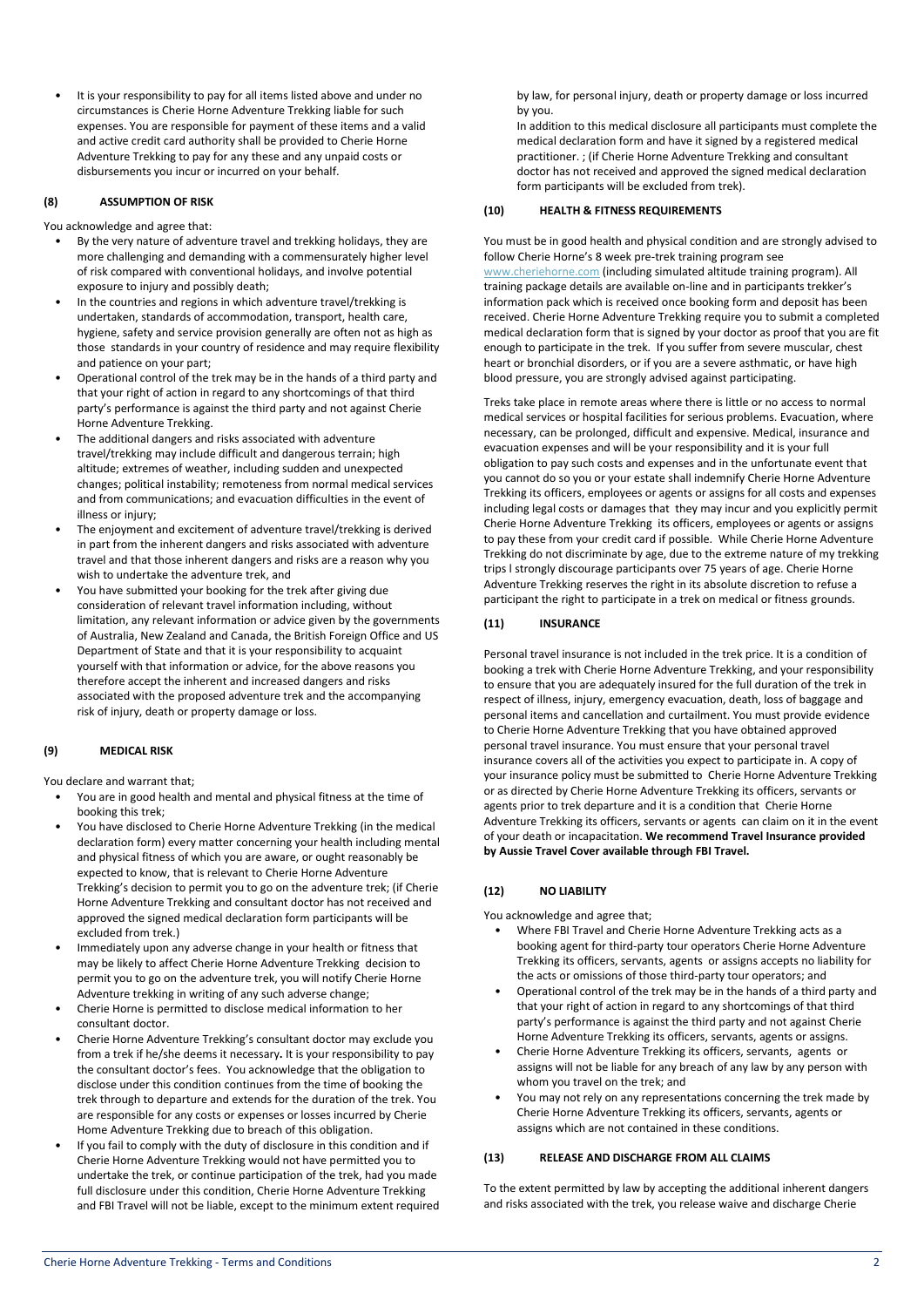Horne Adventure Trekking its officers, servants and agents from all claims, actions or losses for personal injury or death, property damage, loss of services, loss of profits, consequential, exemplary, indirect or punitive damages or otherwise which may arise;

- Out of or occur during your travel in connection with the trek or any activities conducted in conjunction with the trek unless cancelled by the reckless conduct of Cherie Horne Adventure Trekking its officers, servants, agents or assigns or
- In conjunction with any optional activity which you may undertake during the course of your trek but which do not compromise part of your trek itinerary and you accept that any assistance given to you by Cherie Horne Adventure Trekking its officers, servants, agents or assigns in arranging such additional activities will not render Cherie Horne Adventure Trekking it officers, servants or agents liable to you in any way.

#### **(14) AUSTRALIAN CONSUMER LAW**

Under Australian Consumer Law statutory guarantees apply to the supply of recreational services of the kind offered by these terms and conditions. "Recreational services" is defined as including activities that involve a significant degree of physical exertion or risk undertaken for the purposes of recreation, enjoyment or leisure. These guarantees mean that Cherie Horne Adventure Trekking its officers, servants, agents or assigns, as the supplier, is required to ensure that the recreational services it supplies to you are rendered with due care and skill and are fit for their intended purpose.

Under Australian Consumer Law, Cherie Horne Adventure Trekking its officers, servants, agents or assigns, as supplier, is entitled to ask you to agree that these statutory guarantees will not apply to you. If you sign this form you will be agreeing that your rights under this agreement, if you are killed or injured because the service provided are not rendered in accordance with these statutory guarantees, are excluded, restricted or modified in the way set out in this condition.

To the extent permitted by law, you hereby exclude, release and forever discharge Cherie Horne Adventure Trekking its officers, servants, agents or assigns from all liability for any and all claim, loss, damage, cost or expense arising from your death or your suffering physical or mental injury or any other condition, occurrence, activity, form of behaviour, course of conduct or state of affairs as specified in Section 139A of the Consumer and Competition Act 2010 (except in the case of liability arising from the reckless conduct on the part of Cherie Horne Adventure Trekking its officers, servants, agents or assigns and your participation in the recreational activities which comprise the trek.

## **(15) CANCELLATION DUE TO TREK BOOKING NUMBERS**

Cherie Horne Adventure Trekking and FBI Travel or its assigns reserves the right to cancel any trek prior to departure in the event that there are too few people booked on a trek. The minimum number of participants for 2016/17 treks is 6. A supplement may apply for treks below minimum numbers. If the trek is cancelled you will be given a full refund of the trek price paid by you. You will not be entitled to claim any additional amounts or seek any compensation for any injury, loss, expenses or damage (either direct or consequential) or for any loss of time or inconvenience which may result from such cancellation (including but not limited to international airfare, visa, passport and vaccination charges, or departure, gear purchases, airport and airline taxes).

#### **(16) ROUTE CHANGES, POSTPONEMENT, CANCELLATION OR DELAY.**

Cherie Horne Adventure Trekking or its agents or assigns reserves the right to:

- Cancel or modify any routes within the trek or objectives set out in the itinerary; or
- Substitute different or equivalent routes within the trek in place of cancelled or modified routes, or
- Postpone, cancel or delay (either in relation to the departure or arrival times or the duration of the trek) any such aspect of the trek if, in the absolute discretion of Cherie Horne Adventure Trekking, it is necessary

to do so due to inclement weather, snow or icy conditions or conditions that are otherwise likely to be hazardous or dangerous or due to any other adverse or threatening conditions whether political or military or terrorist or otherwise.

- Or if, in the absolute discretion of Cherie Horne Adventure Trekking its officers, servants, agents or assigns, there is a likelihood of any such event occurring which may impact upon the safety of the participants, or if an act or omission of a third party prevents the trek or the aspect of the trek being undertaken in accordance with your booking or for any other reason considered necessary by Cherie Horne Adventure Trekking its officers, servants, agents or assigns. In the event of any change, modification, cancellation postponement or delay under this condition, you acknowledge that you will have no right of refund of the trek price (whether in whole or in part) and no right to claim compensation for any injury, loss or damage or other additional expenses incurred by virtue of the change, modification, cancellation postponement or delay.
- Cherie Horne Adventure Trekking or agents or assigns also reserves, in their absolute discretion, the right to cancel any trek due to any government travel warning or advice, or any change in such warning or advice. In this event, condition 4 applies as if you had transferred or cancelled the trek at the date of cancellation the trek due to the governmental travel warning or advice. Travel insurance may compensate you depending on the circumstances.

## **(17) TREK GUIDES AND TREK LEADERS**

It is a condition of participation in any trek that you shall obey the lawful orders of a trek guide. This is to ensure your safety and the safety of your fellow trekkers. Cherie Horne Adventure Trekking its agents or assigns reserves the right to cancel any trek prior to departure. In this clause "Trek leader "includes the nominated trek leader and any other nominated person given at any time the task of leading or supervising any aspect of the trek.

- Cherie Horne Adventure Trekking trek leaders take their responsibilities seriously and if for any reason a trek leader believes, in his or her absolute discretion, that you should not participate in the trek, before your departure, even if you pass your medical he/she may exclude you from the trek in this event you will be offered another trek or refund subject to payment conditions stated herein. If for any reason the trek leader considers that you should not participate further due to you committing an illegal act, or in the opinion of the trek leader your behaviour is likely to cause danger, distress or annoyance to others, or your fitness or health is inadequate, he or she may direct you not to continue and you must follow the nominated trek leader's instructions. In this case you will not be entitled to a refund and travel insurance may compensate you depending on the circumstances.
- Cherie Horne Adventure Trekking or its agents or assigns reserves the right, to change at any time, the trek leader of any trek. If that takes place Cherie Horne Adventure Trekking its agents or assigns will use its best endeavours to ensure that the alternative trek lead has skills commensurate with that of the original trek leader. Any such change will not give right on your part to cancel the trek or claim any expenses, loss or damage which may be suffered.